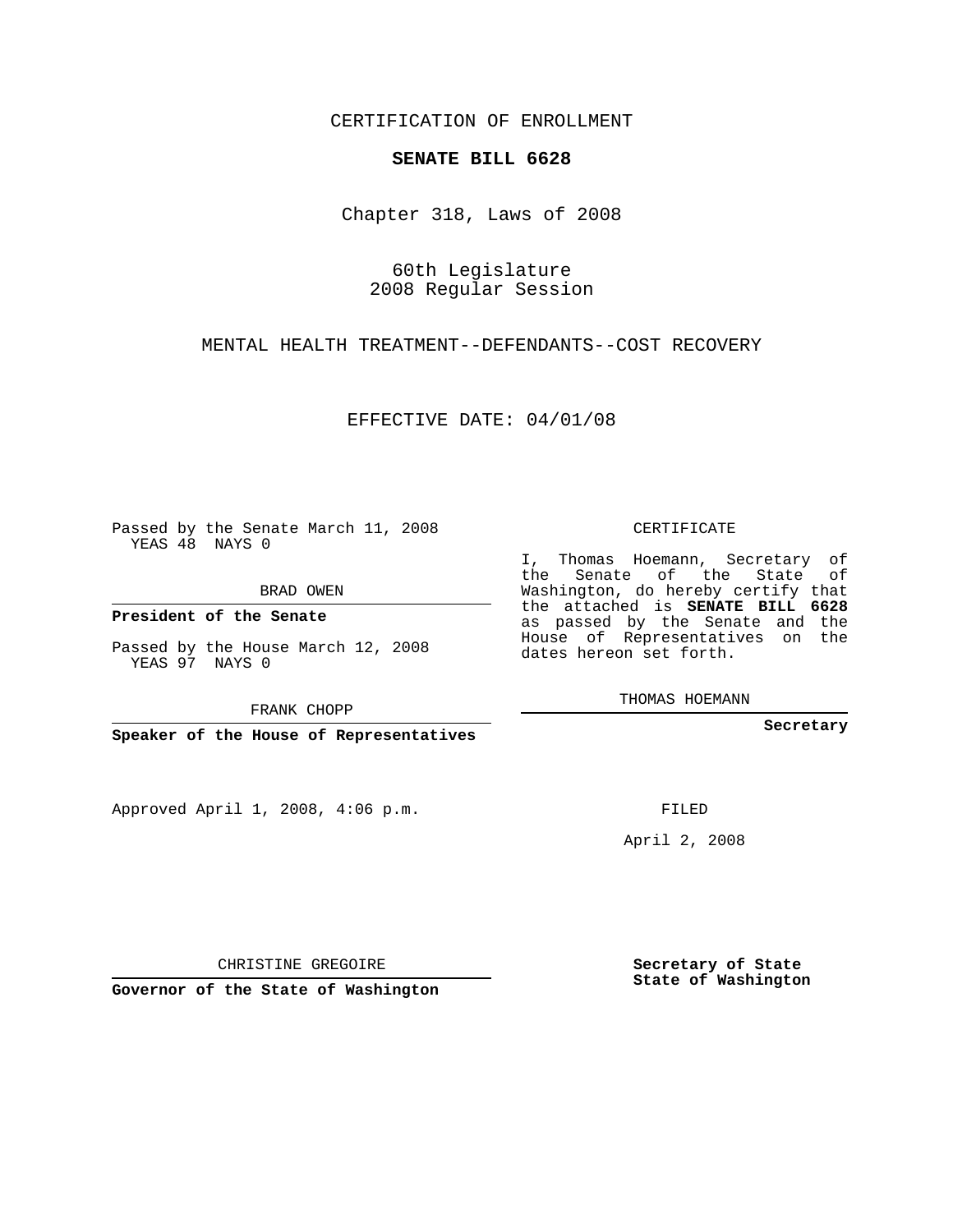## **SENATE BILL 6628** \_\_\_\_\_\_\_\_\_\_\_\_\_\_\_\_\_\_\_\_\_\_\_\_\_\_\_\_\_\_\_\_\_\_\_\_\_\_\_\_\_\_\_\_\_

\_\_\_\_\_\_\_\_\_\_\_\_\_\_\_\_\_\_\_\_\_\_\_\_\_\_\_\_\_\_\_\_\_\_\_\_\_\_\_\_\_\_\_\_\_

Passed Legislature - 2008 Regular Session

**State of Washington 60th Legislature 2008 Regular Session**

**By** Senators Prentice, Fairley, and Rasmussen; by request of Department of Social and Health Services

Read first time 01/21/08. Referred to Committee on Human Services & Corrections.

 AN ACT Relating to clarifying the state's ability to recover from defendants the cost of mental health treatment provided at state hospitals; amending RCW 10.01.160; creating a new section; and declaring an emergency.

BE IT ENACTED BY THE LEGISLATURE OF THE STATE OF WASHINGTON:

 NEW SECTION. **Sec. 1.** The legislature finds that because of the decision in *Utter v. DSHS*, 165 P.3d 399 (Wash. 2007), there is unintended ambiguity about the authority of the secretary of the department of social and health services under the criminal procedure act to seek reimbursement from defendants under RCW 10.77.250 who are committed for competency evaluation and mental health treatment under RCW 10.77.060 and 10.77.084, and the general provision prohibiting a criminal defendant from being charged for prosecution related costs prior to conviction provided in RCW 10.01.160. Mental health evaluation and treatment, and other medical treatment relate entirely to the medically necessary care that defendants receive at state hospitals and other facilities. The legislature intended for treatment costs to be the responsibility of the defendant's insurers and ultimately the defendant based on their ability to pay, and it is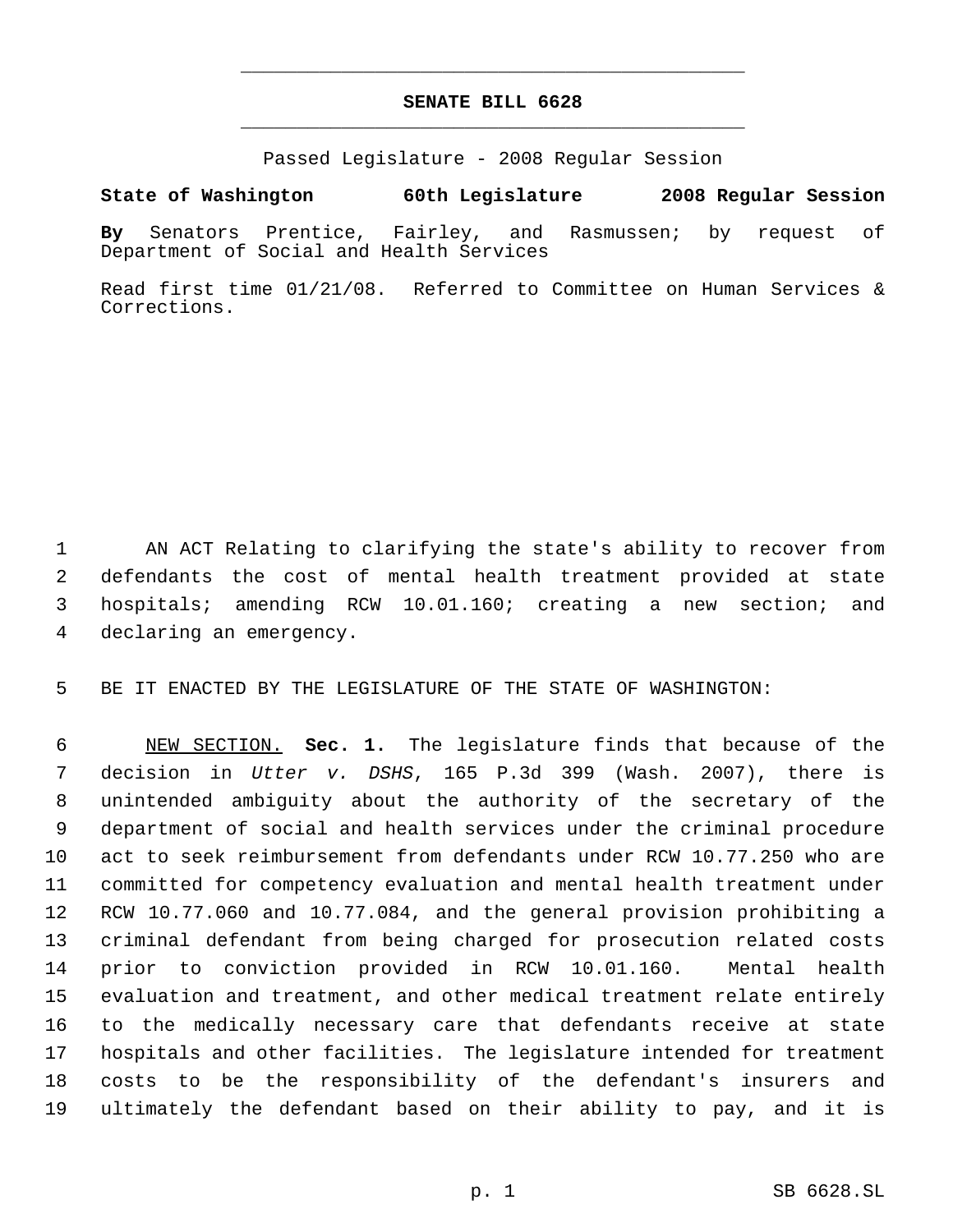permissible under chapters 10.77, 70.48, and 43.20B RCW for the state and other governmental units to assess financial liability on defendants who become patients and receive medical and mental health care. The legislature further finds that it intended that a court order staying criminal proceedings under RCW 10.77.084, and committing a defendant to the custody of the secretary of the department of social and health services for placement in an appropriate facility involve costs payable by the defendant, because the commitment primarily and directly benefits the defendant through treatment of their medical and mental health conditions. The legislature did not intend for medical and mental health services provided to a defendant in the custody of a governmental unit, and the associated costs, to be costs related to the prosecution of the defendant. Thus, if a court orders a stay of the criminal proceeding under RCW 10.77.084 and orders commitment to the custody of the secretary, or if at any time a defendant receives other medical care while in custody of a governmental unit, but prior to conviction, the costs associated with such care shall be the responsibility of the defendant and the defendant's insurers as provided in chapters 10.77, 70.48, and 43.20B RCW. The intent of the legislature is to clarify this reimbursement requirement, and the purpose of this act is to make retroactive, remedial, curative, and technical amendments in order to resolve any ambiguity about the legislature's intent in enacting these chapters.

 **Sec. 2.** RCW 10.01.160 and 2007 c 367 s 3 are each amended to read as follows:

 (1) The court may require a defendant to pay costs. Costs may be imposed only upon a convicted defendant, except for costs imposed upon a defendant's entry into a deferred prosecution program, costs imposed upon a defendant for pretrial supervision, or costs imposed upon a defendant for preparing and serving a warrant for failure to appear.

 (2) Costs shall be limited to expenses specially incurred by the state in prosecuting the defendant or in administering the deferred prosecution program under chapter 10.05 RCW or pretrial supervision. They cannot include expenses inherent in providing a constitutionally guaranteed jury trial or expenditures in connection with the maintenance and operation of government agencies that must be made by the public irrespective of specific violations of law. Expenses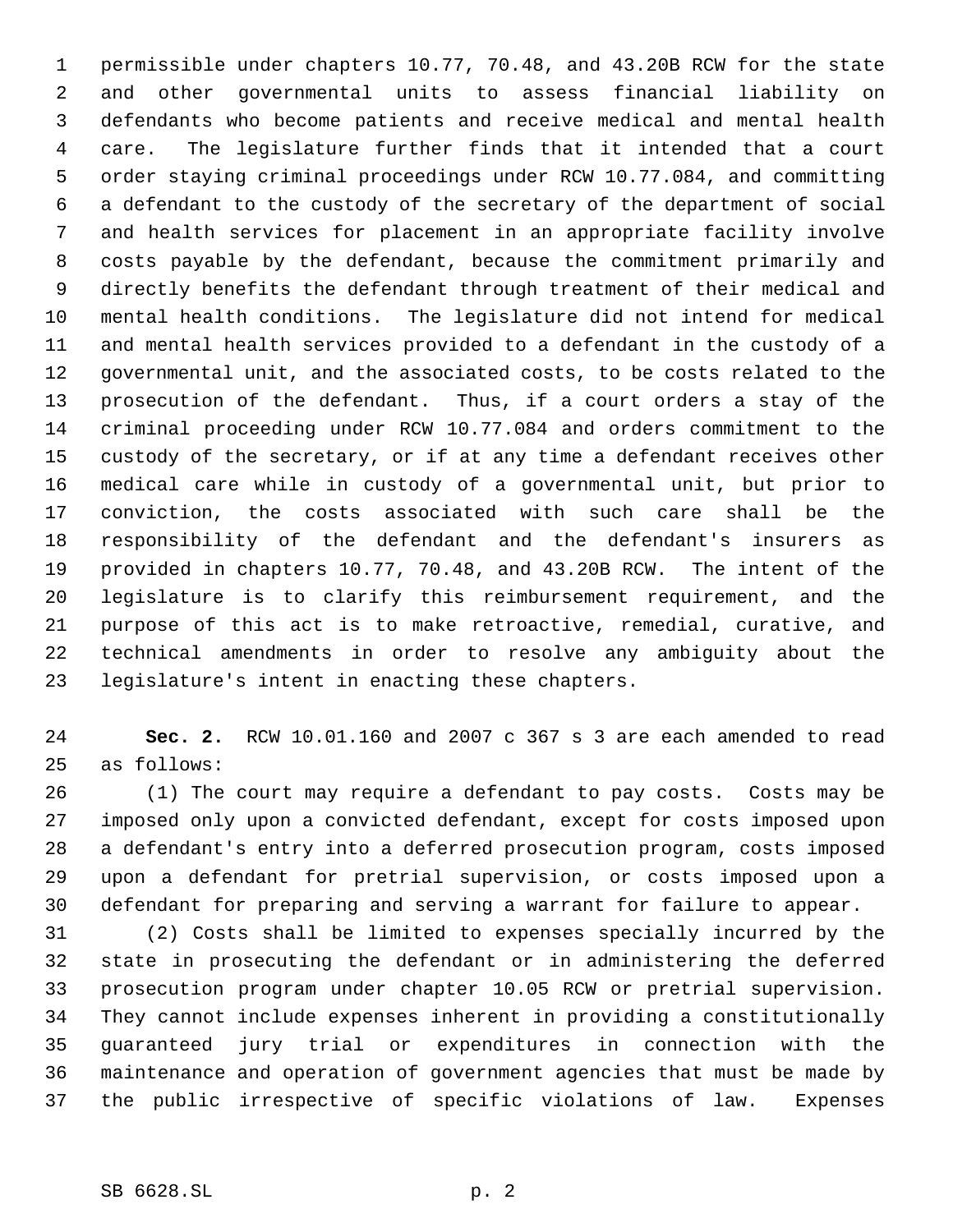incurred for serving of warrants for failure to appear and jury fees under RCW 10.46.190 may be included in costs the court may require a defendant to pay. Costs for administering a deferred prosecution or pretrial supervision may not exceed one hundred fifty dollars. Costs for preparing and serving a warrant for failure to appear may not exceed one hundred dollars. Costs of incarceration imposed on a defendant convicted of a misdemeanor or a gross misdemeanor may not exceed the actual cost of incarceration. In no case may the court require the offender to pay more than one hundred dollars per day for the cost of incarceration. Payment of other court-ordered financial obligations, including all legal financial obligations and costs of supervision take precedence over the payment of the cost of incarceration ordered by the court. All funds received from defendants for the cost of incarceration in the county or city jail must be remitted for criminal justice purposes to the county or city that is responsible for the defendant's jail costs. Costs imposed constitute a judgment against a defendant and survive a dismissal of the underlying action against the defendant. However, if the defendant is acquitted on the underlying action, the costs for preparing and serving a warrant for failure to appear do not survive the acquittal, and the judgment that such costs would otherwise constitute shall be vacated.

 (3) The court shall not order a defendant to pay costs unless the defendant is or will be able to pay them. In determining the amount and method of payment of costs, the court shall take account of the financial resources of the defendant and the nature of the burden that payment of costs will impose.

 (4) A defendant who has been ordered to pay costs and who is not in contumacious default in the payment thereof may at any time petition the sentencing court for remission of the payment of costs or of any unpaid portion thereof. If it appears to the satisfaction of the court that payment of the amount due will impose manifest hardship on the defendant or the defendant's immediate family, the court may remit all or part of the amount due in costs, or modify the method of payment under RCW 10.01.170.

 (5) Except for direct costs relating to evaluating and reporting to the court, prosecutor, or defense counsel regarding a defendant's competency to stand trial as provided in RCW 10.77.060, this section shall not apply to costs related to medical or mental health treatment